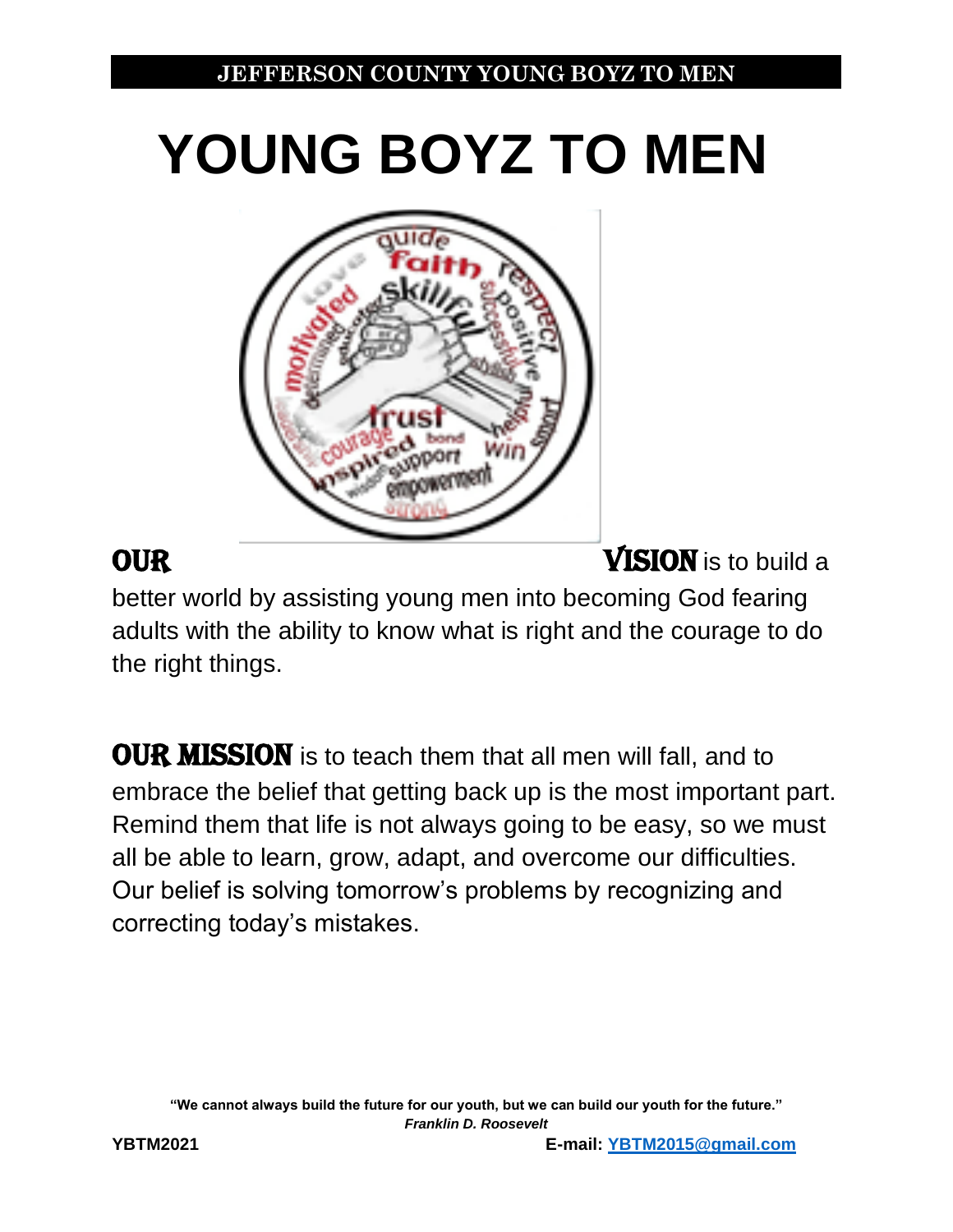

- ❖ Developing strong ties with the community to develop a brighter future.
- ❖ Reaching out to the young men and assisting them with daily life challenges.
- ❖ Empowering young men to excel in their Christian faith, family, and education.
- ❖ Respect and love themselves and others.
- ❖ Graduate from the program, prepare for career, college and real world challenges.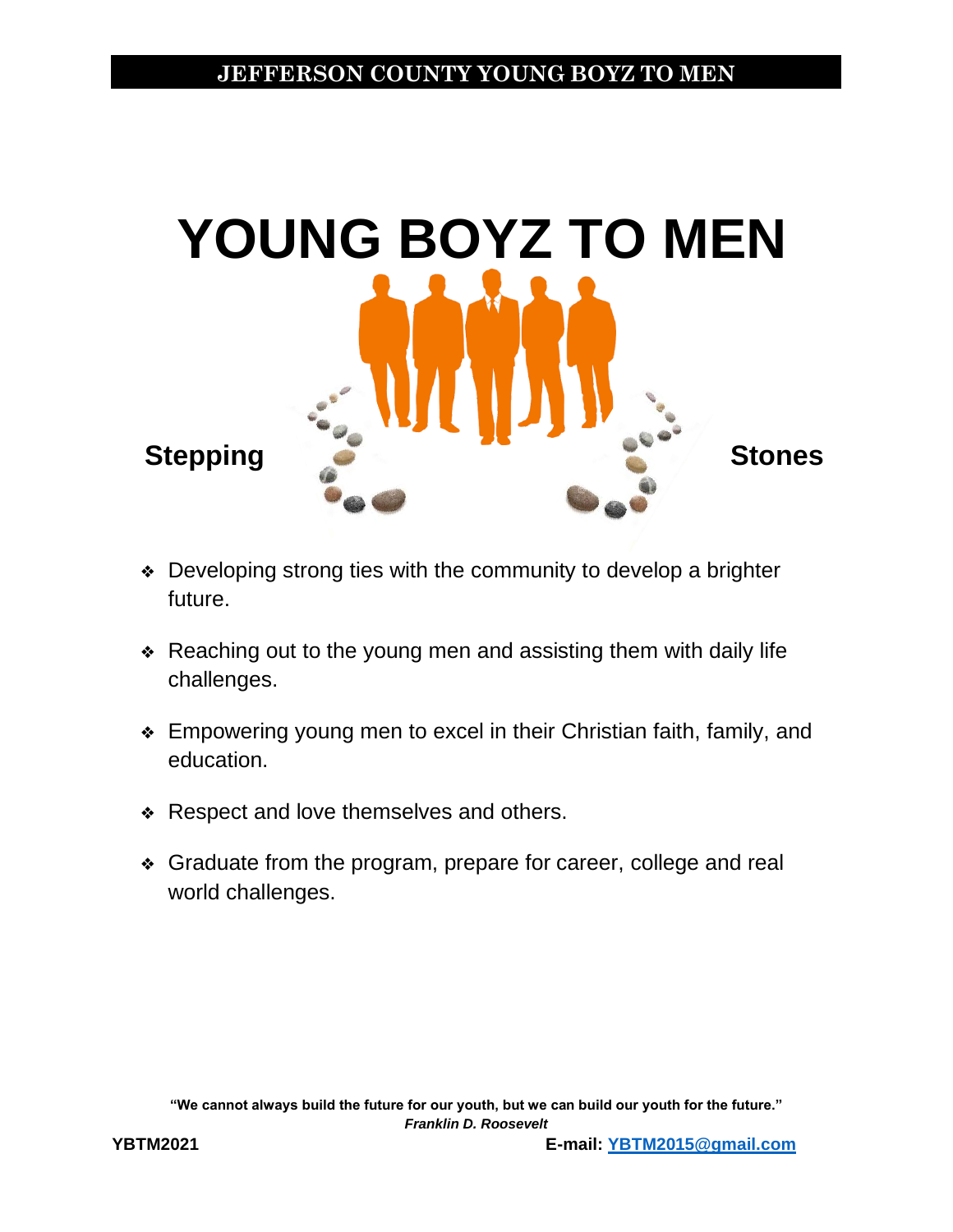# **YBTM 2021**

| David Williams, Jr   | 850-524-0126 | President                |
|----------------------|--------------|--------------------------|
| Barry G. Graham      | 850-545-6437 | <b>Vice-President</b>    |
| <b>Shanka Farmer</b> | 850-294-8720 | Executive                |
|                      |              | <b>Assistant</b>         |
| <b>Cassie Wilson</b> | 850-274-8390 | Admin, Assist.           |
| <b>Eric Evans</b>    | 850-694-0905 | Chaplain                 |
| Tomura Byrd-         | 850-519-9978 | <b>School Liaison</b>    |
| <b>Mathis</b>        |              |                          |
| <b>William Hicks</b> | 850-322-5766 | <b>Mentor</b>            |
| Dr. Denise           | 850-464-1153 | <b>Intake Specialist</b> |
| Robinson             |              |                          |
|                      |              |                          |
|                      |              |                          |

**"We cannot always build the future for our youth, but we can build our youth for the future."** *Franklin D. Roosevelt*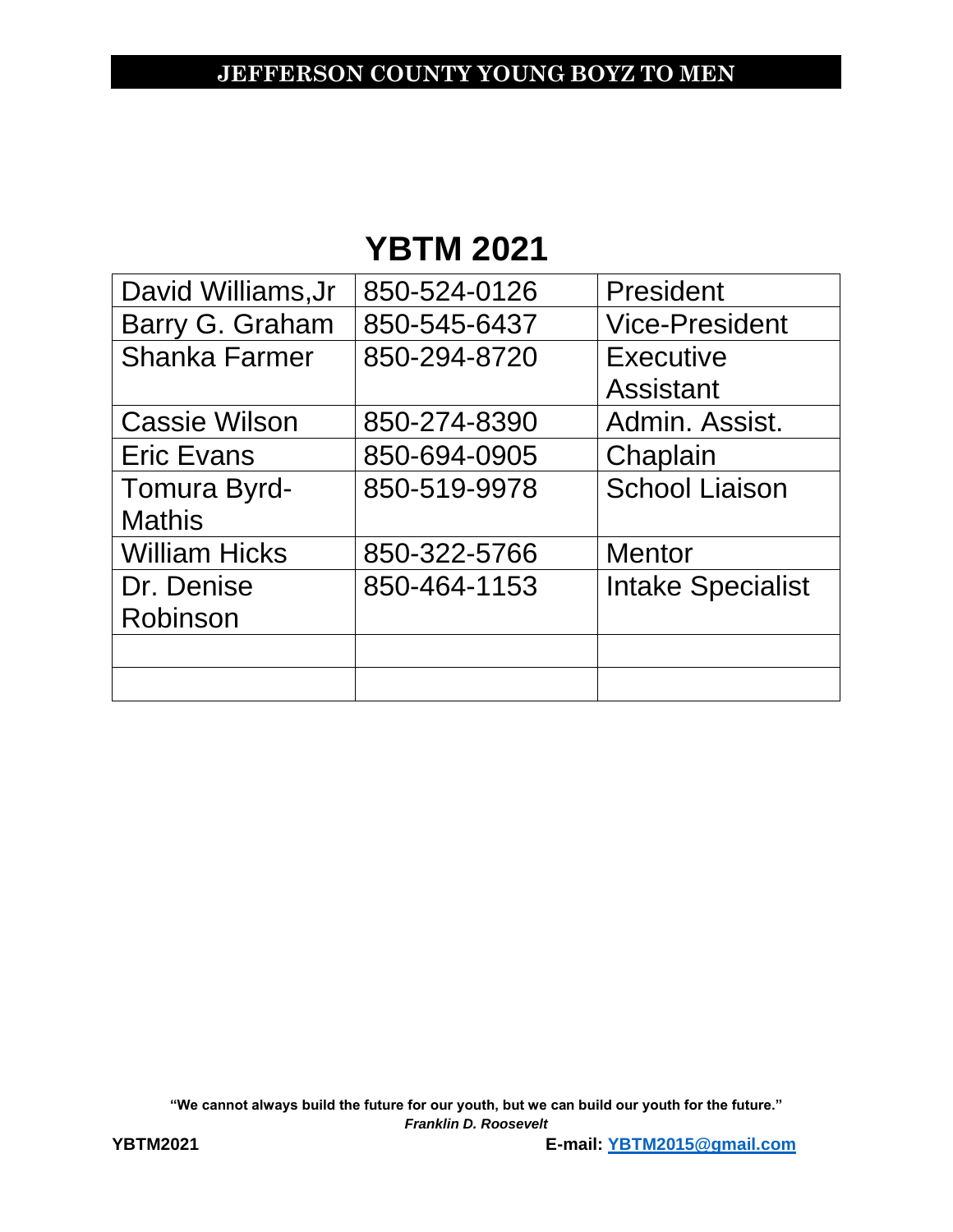| YOUTH | YOUTH #   MENTOR | <b>MENTOR#</b> | <b>PARENT</b> | <b>PARENT#</b> |
|-------|------------------|----------------|---------------|----------------|
|       |                  |                |               |                |
|       |                  |                |               |                |
|       |                  |                |               |                |
|       |                  |                |               |                |
|       |                  |                |               |                |
|       |                  |                |               |                |
|       |                  |                |               |                |
|       |                  |                |               |                |
|       |                  |                |               |                |
|       |                  |                |               |                |
|       |                  |                |               |                |
|       |                  |                |               |                |
|       |                  |                |               |                |
|       |                  |                |               |                |
|       |                  |                |               |                |
|       |                  |                |               |                |
|       |                  |                |               |                |
|       |                  |                |               |                |
|       |                  |                |               |                |
|       |                  |                |               |                |

| YOUTH | <b>BIRTHDAY</b> | <b>AGE</b> | <b>SCHOOL</b> | <b>GRADE</b> |
|-------|-----------------|------------|---------------|--------------|
|       |                 |            |               |              |
|       |                 |            |               |              |
|       |                 |            |               |              |
|       |                 |            |               |              |
|       |                 |            |               |              |
|       |                 |            |               |              |
|       |                 |            |               |              |
|       |                 |            |               |              |
|       |                 |            |               |              |
|       |                 |            |               |              |
|       |                 |            |               |              |
|       |                 |            |               |              |
|       |                 |            |               |              |
|       |                 |            |               |              |
|       |                 |            |               |              |
|       |                 |            |               |              |
|       |                 |            |               |              |
|       |                 |            |               |              |

**"We cannot always build the future for our youth, but we can build our youth for the future."**

*Franklin D. Roosevelt*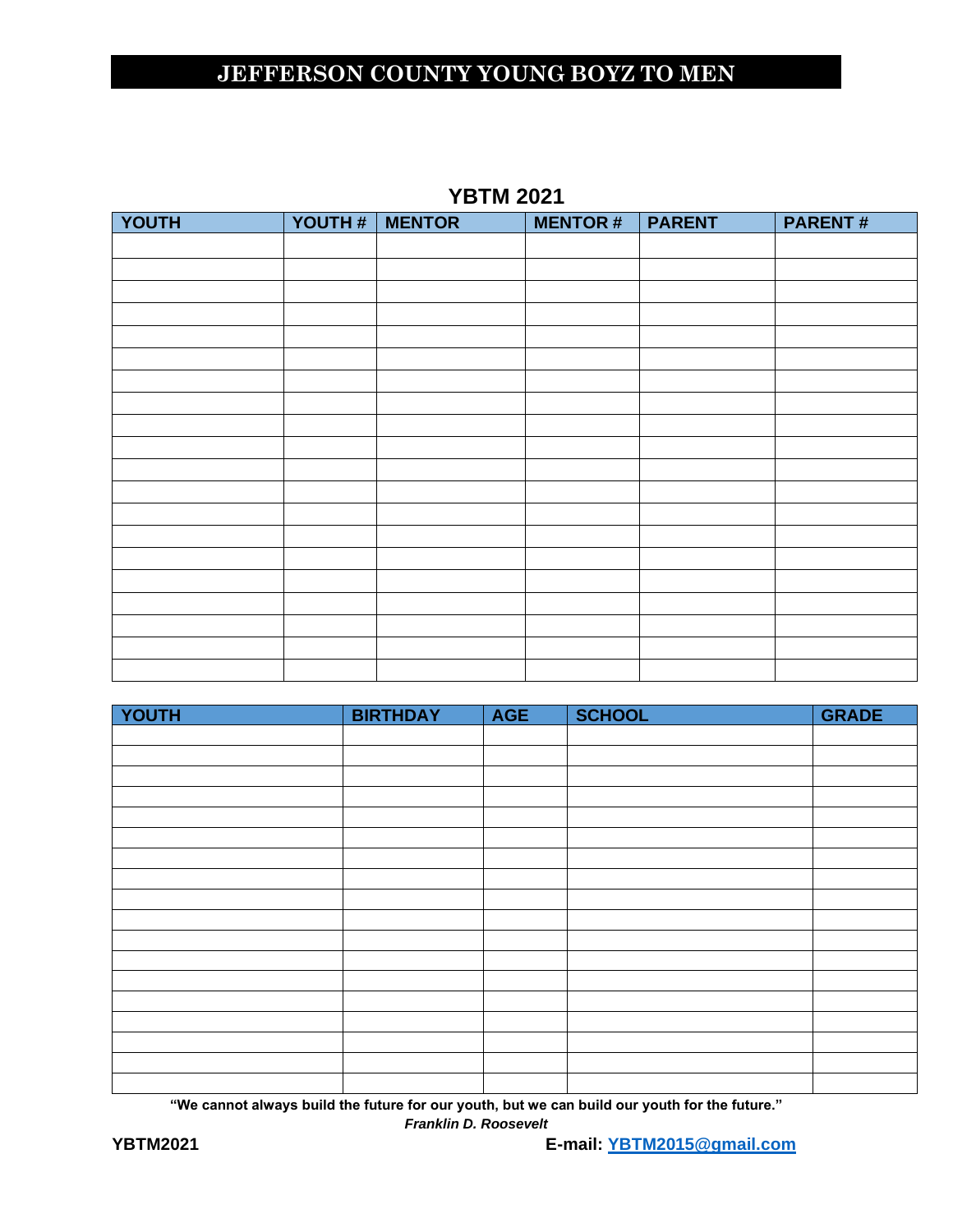|                                                                                                                        | <b>Parent/Guardian Consent</b> |                                                                                                                                                                                                                                                                                                                                                                                                                                                                                                                                         |  |
|------------------------------------------------------------------------------------------------------------------------|--------------------------------|-----------------------------------------------------------------------------------------------------------------------------------------------------------------------------------------------------------------------------------------------------------------------------------------------------------------------------------------------------------------------------------------------------------------------------------------------------------------------------------------------------------------------------------------|--|
| youth is participating in YBTM functions.                                                                              |                                | My child, __________________________________, has my permission to participate in all of the Young Boyz to Men field trips, community service event, and mentoring sessions unless I<br>request otherwise. I will not hold YBTM accountable for any incidents that may occur while my                                                                                                                                                                                                                                                   |  |
| CHILD TO GROW UP INTO THE MAN THAT HE IS DESTINED TO BECOME, BY BEING A<br><b>FROM THE FUTURE SUCCESS OF THE YBTM.</b> |                                | that if my child intentionally damages property at any YBTM function that I will be responsible<br>for paying the repair expense(s). I understand that if my child misbehaves to the point of no<br>control that he may be asked to leave at my expense. I AM COMMITTED TO SUPPORTING MY<br><b>CONSTANT SUPPORT SYSTEM FOR MY CHILD AND THE VISIONARY OF THIS PROGRAM. I</b><br>WILL NOT CONTRIBUTE ANY FORM OF HATRED OR CONFUSION WITHIN THIS PROGRAM<br>THAT MAY CAUSE THE MISSION TO BE DISRUPTED & IF SO, I MAY BE ASKED TO DEPART |  |
|                                                                                                                        |                                |                                                                                                                                                                                                                                                                                                                                                                                                                                                                                                                                         |  |
| Parent/Guardian Signature: Date: Date: Date:                                                                           |                                |                                                                                                                                                                                                                                                                                                                                                                                                                                                                                                                                         |  |

| <b>Mentoring Consent</b>                                                                                                                                                                                                                                                                                                                                                                                                                                                                   |                       |
|--------------------------------------------------------------------------------------------------------------------------------------------------------------------------------------------------------------------------------------------------------------------------------------------------------------------------------------------------------------------------------------------------------------------------------------------------------------------------------------------|-----------------------|
| Young Boyz To Men (YBTM) has permission to assign my child_______<br>a mentor who he feels compatible with. The mentor can also contact my child at least once per<br>week via telephone call, texting, or e-mail. YBTM has permission to monitor his performance at<br>school. As a parent/guardian, understand YBTM mentors are not tutors, though with my<br>permission they will attempt to provide my child the proper help he needs to improve in a<br>particular subject if needed. |                       |
|                                                                                                                                                                                                                                                                                                                                                                                                                                                                                            | Date: _______________ |
| Parent/Guardian Signature: 2008 2010 2020 2021                                                                                                                                                                                                                                                                                                                                                                                                                                             | Date: _______________ |

**"We cannot always build the future for our youth, but we can build our youth for the future."** *Franklin D. Roosevelt* 

Г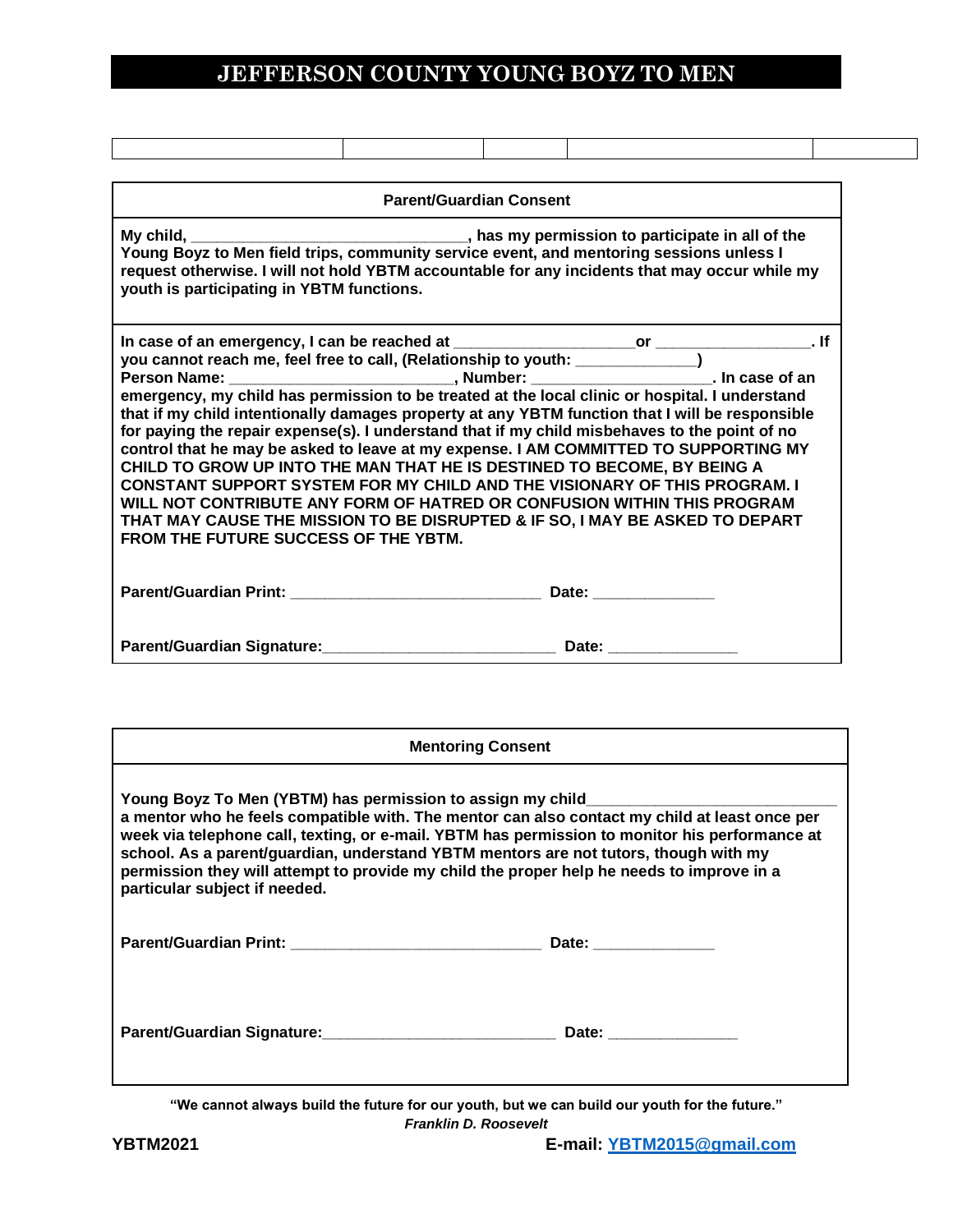# **Participation Pledge**

- **I pledge to be a positive person and positive influence on my family, friends, co- workers and community.**
- **I promise to be positively contagious and share more smiles, laughter, encouragement, and joy with those around me.**
- **I vow to stay positive in the face of negativity.**
- **When I am surrounded by negativity I will choose the more positive outcome.**
- **When I feel fear I will choose faith.**
- **When I want to hate I will choose love.**
- **When I want to be bitter I will choose to get better.**
- **When I experience a challenge I will look for opportunity to learn and grow.**
- **When faced with adversity I will find strength.**
- **When I experience a set-back I will focus on recovering in positive ways.**
- **When I meet failure I will focus towards future success.**
- **With vision, hope, and faith, I will never give up and will always move forward towards my destiny.**
- **I believe my best days are ahead of me, not behind me.**
- **I believe I'm here for a reason and my purpose is greater than my challenges.**
- **I believe that being positive not only makes me better, it makes everyone around me better.**
- **So today and every day I will be positive and strive to make a positive impact on the world.**

**By signing this I agree with all the above and promise to embrace these principals everyday:**

**Young Man Print: \_\_\_\_\_\_\_\_\_\_\_\_\_\_\_\_\_\_\_\_\_\_\_\_\_\_\_\_\_\_\_\_\_\_\_\_\_\_\_\_\_\_\_\_\_\_\_\_\_\_\_\_**

**"We cannot always build the future for our youth, but we can build our youth for the future."** *Franklin D. Roosevelt*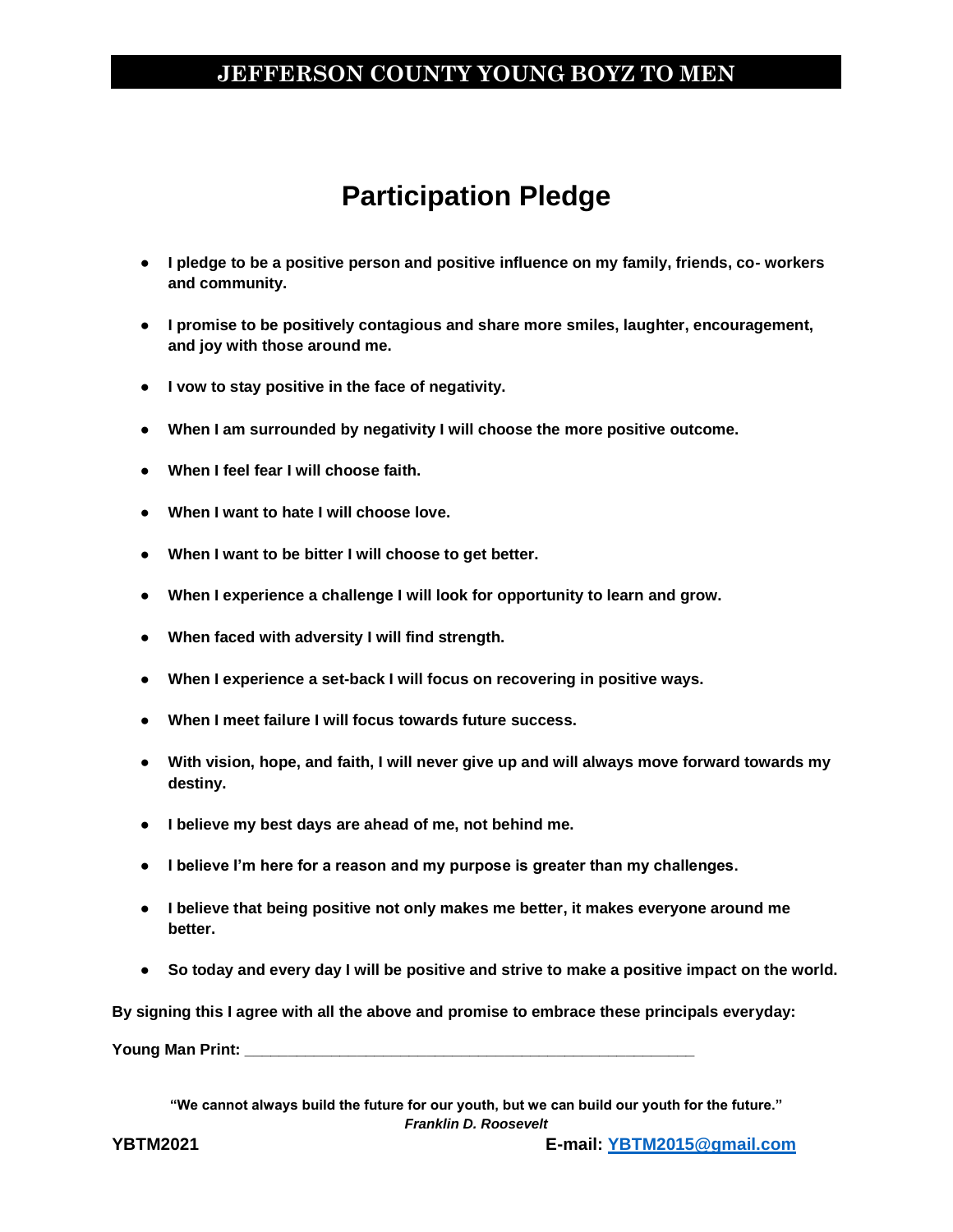|                                 | <b>YBTM Student Registration Form</b>                                                                                         |
|---------------------------------|-------------------------------------------------------------------------------------------------------------------------------|
|                                 | Today's Date: ___________                                                                                                     |
| <b>Last Name</b>                |                                                                                                                               |
| <b>First Name</b>               |                                                                                                                               |
| <b>Street Address</b>           |                                                                                                                               |
| City                            | __________________________________State & Zip Code______________________________                                              |
| <b>Date of Birth:</b>           |                                                                                                                               |
| <b>Student's E-mail Address</b> |                                                                                                                               |
|                                 |                                                                                                                               |
| Home Phone #                    |                                                                                                                               |
| <b>Student's Phone#:</b>        |                                                                                                                               |
|                                 | <b>School Information</b>                                                                                                     |
|                                 |                                                                                                                               |
|                                 |                                                                                                                               |
|                                 | Are you on track for high school graduation? Yes________ No _______ Do you want to go to college? ____________                |
|                                 | Parent (s)/ Guardian Information                                                                                              |
| Parent's Name (s)               | <u> 1980 - Johann Barbara, martxa alemaniar argumento estas estas estas estas estas estas estas estas estas estas </u>        |
|                                 |                                                                                                                               |
|                                 | "We cannot always build the future for our youth, but we can build our youth for the future."<br><b>Franklin D. Roosevelt</b> |
| <b>YBTM2021</b>                 | E-mail: YBTM2015@gmail.com                                                                                                    |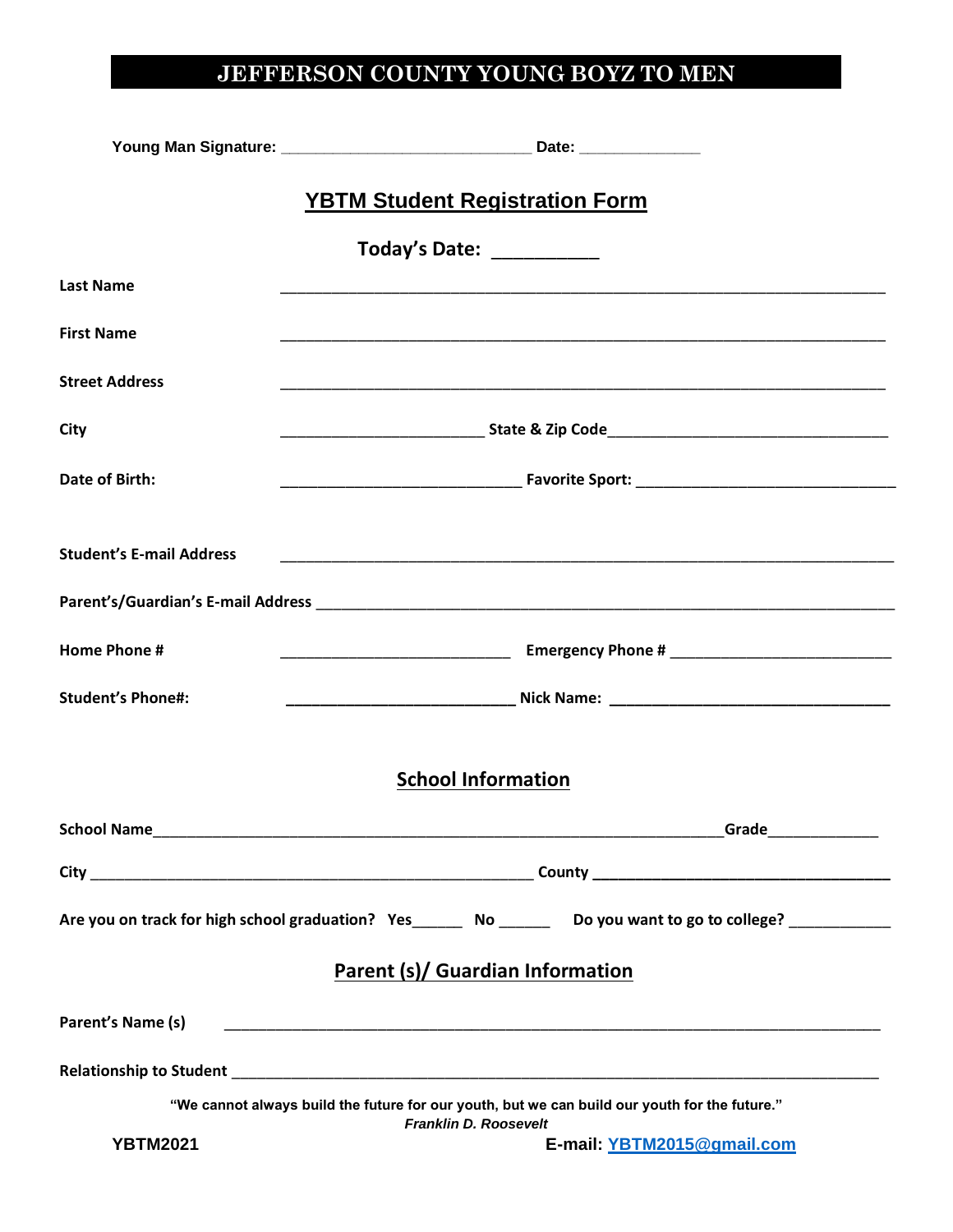| Home Phone #                   | Cell        |  |
|--------------------------------|-------------|--|
| Parent's Name (s)              |             |  |
| <b>Relationship to Student</b> |             |  |
| Home Phone #                   | <b>Cell</b> |  |

# **Community Service Hours Log**

| YOUTH NAME | <b>DATE</b> | <b>EVENT</b> | <b>LOCATION</b> | <b>HOURS</b> | <b>INITIALS</b> |
|------------|-------------|--------------|-----------------|--------------|-----------------|
|            |             |              |                 |              |                 |
|            |             |              |                 |              |                 |
|            |             |              |                 |              |                 |
|            |             |              |                 |              |                 |
|            |             |              |                 |              |                 |
|            |             |              |                 |              |                 |
|            |             |              |                 |              |                 |
|            |             |              |                 |              |                 |
|            |             |              |                 |              |                 |
|            |             |              |                 |              |                 |
|            |             |              |                 |              |                 |
|            |             |              |                 |              |                 |
|            |             |              |                 |              |                 |
|            |             |              |                 |              |                 |
|            |             |              |                 |              |                 |

**"We cannot always build the future for our youth, but we can build our youth for the future."** *Franklin D. Roosevelt*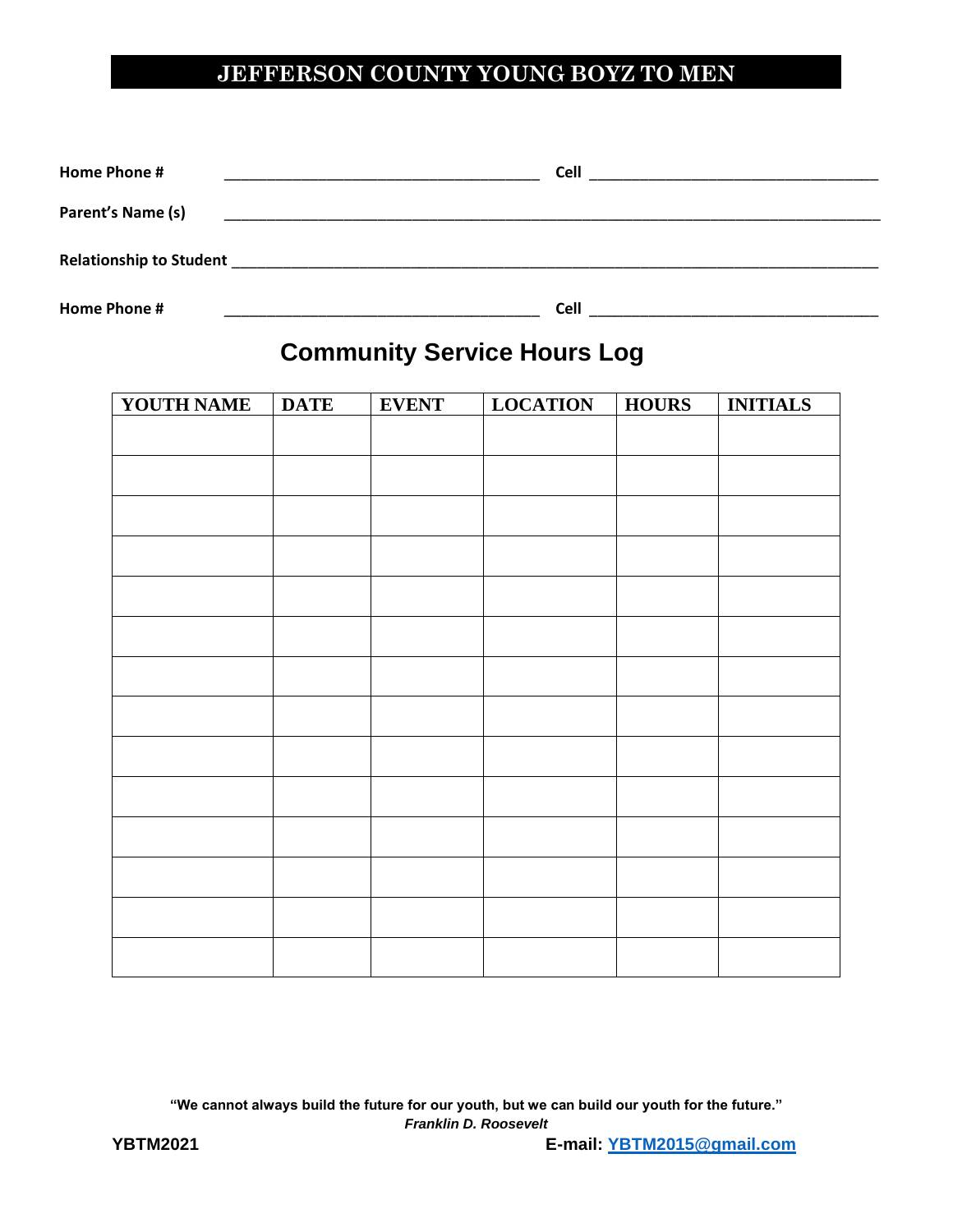

#### **INTRODUCING YOUR CHILD**

| <b>Parent's Name:</b> | Date: | County: |
|-----------------------|-------|---------|
|                       |       |         |

**Student's Name: \_\_\_\_\_\_\_\_\_\_\_\_\_\_\_\_\_\_\_\_\_\_ School: \_\_\_\_\_\_\_\_\_\_ Grade:\_\_\_\_\_\_**

**How would you introduce your child to another individual?**

Please use this sheet to answer the question below. Please be open and honest in your response.

| If you had to describe your child to someone, what would you say about him?                 |
|---------------------------------------------------------------------------------------------|
|                                                                                             |
|                                                                                             |
|                                                                                             |
|                                                                                             |
|                                                                                             |
|                                                                                             |
|                                                                                             |
|                                                                                             |
|                                                                                             |
|                                                                                             |
|                                                                                             |
|                                                                                             |
|                                                                                             |
| What would you say is your child's most urgent need right now? What do they need help with? |
|                                                                                             |
|                                                                                             |
|                                                                                             |
|                                                                                             |
|                                                                                             |
|                                                                                             |
|                                                                                             |
|                                                                                             |
|                                                                                             |

**"We cannot always build the future for our youth, but we can build our youth for the future."**

*Franklin D. Roosevelt*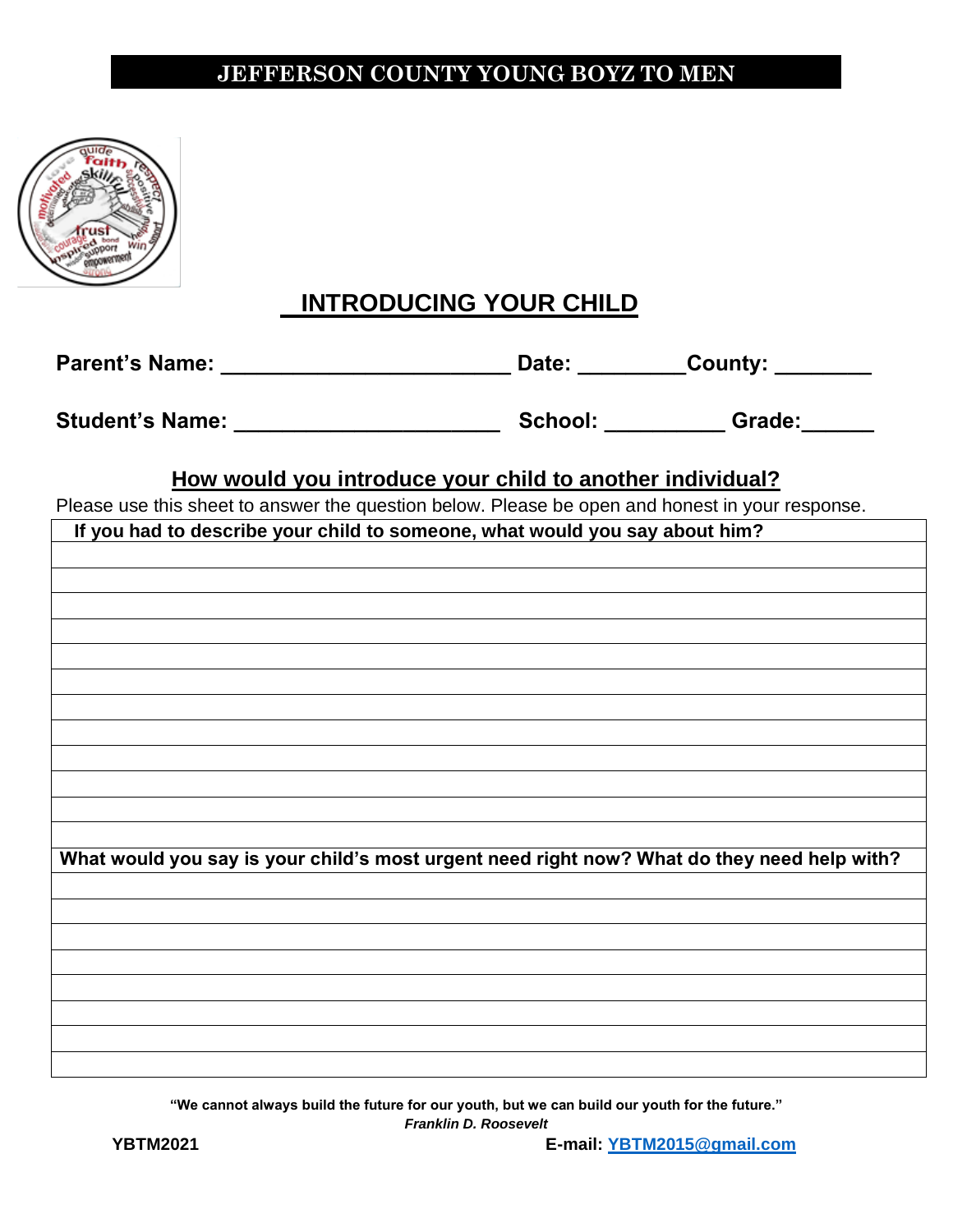

**Thank you!**

#### **PERSONAL INTRODUCTION**

**Name: \_\_\_\_\_\_\_\_\_\_\_\_\_\_\_\_\_\_\_\_\_\_\_\_\_\_\_ Date:\_\_\_\_\_\_\_\_\_ Grade:\_\_\_\_\_\_**

#### **Self-Introduction: Who Am I?**

Please use this sheet to answer the questions below. Please be honest with your responses.

| If you had to describe yourself to someone, what would you say about you? |
|---------------------------------------------------------------------------|
|                                                                           |
|                                                                           |
|                                                                           |
|                                                                           |
|                                                                           |
|                                                                           |
|                                                                           |
|                                                                           |
|                                                                           |
|                                                                           |
|                                                                           |
|                                                                           |
|                                                                           |
|                                                                           |
|                                                                           |
|                                                                           |
|                                                                           |
|                                                                           |
| If your parent(s) had to describe you, what would they say about you?     |
|                                                                           |
|                                                                           |
|                                                                           |
|                                                                           |
|                                                                           |
|                                                                           |
|                                                                           |
|                                                                           |
|                                                                           |
|                                                                           |
|                                                                           |
| What do you need help with?                                               |
|                                                                           |
|                                                                           |
|                                                                           |

**"We cannot always build the future for our youth, but we can build our youth for the future."**

*Franklin D. Roosevelt*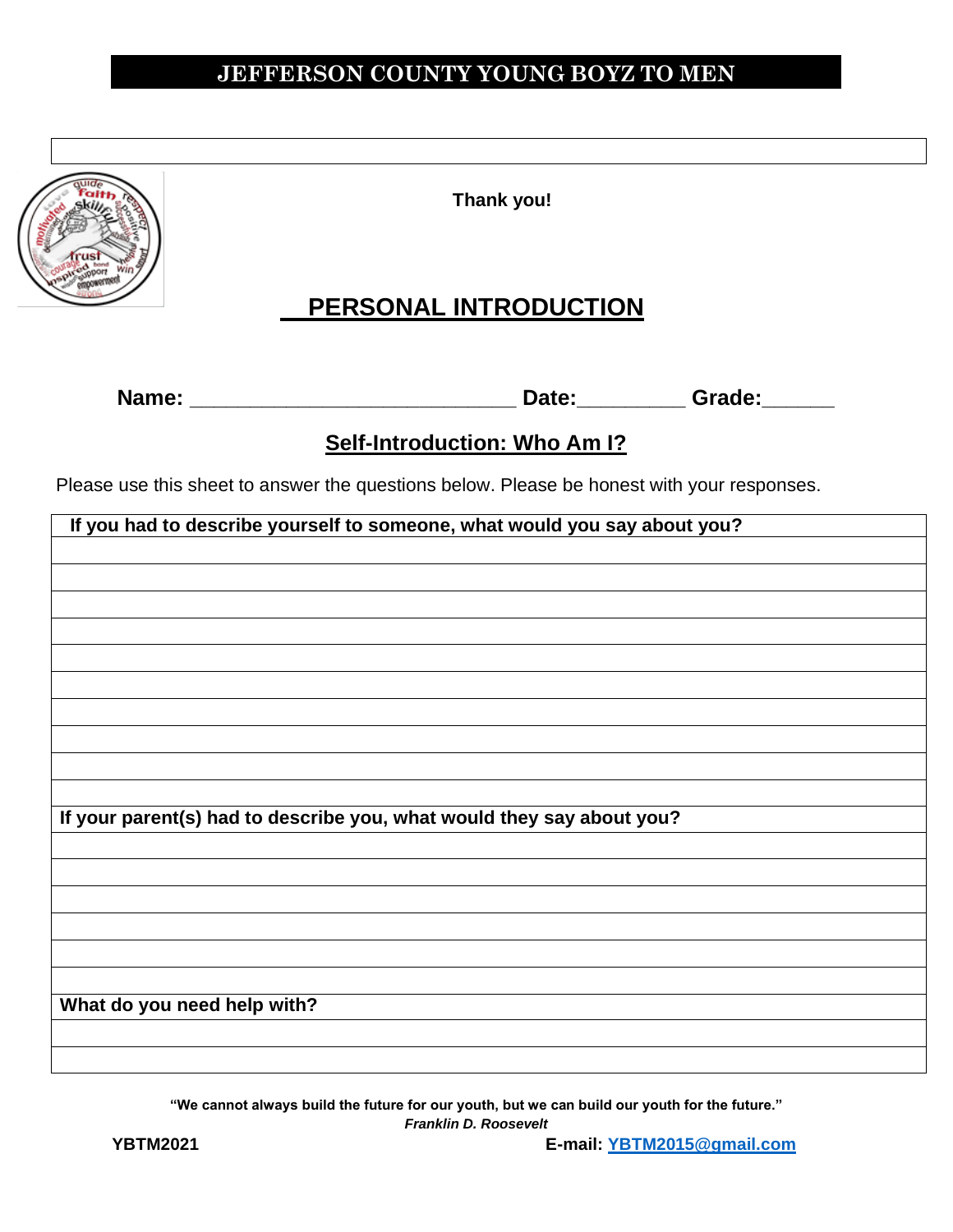#### AUTHORIZATION FOR PHOTOGRAPHY/VIDEO

|                                                                  |  | , the parent or |                  |  |
|------------------------------------------------------------------|--|-----------------|------------------|--|
| quardian of<br>and give consent to Young Boyz to Men as follows: |  |                 | hereby authorize |  |

I hereby (Please check one of the two boxes)

#### $\Box$  **consent and authorize or**  $\Box$  **do not consent and authorize**

the staff of **Young Boyz to Men** to take/use still photographs, digital photographs, motion pictures, television transmission, and/or videotaped recordings (hereinafter "Recordings") of me, my children, or my wards for educational, promotional, documentary, and public relations purposes.

\_\_\_\_\_\_\_\_\_\_\_\_\_\_\_\_\_\_\_\_\_\_\_\_\_\_\_\_\_\_\_\_ \_\_\_\_\_\_\_\_\_\_\_\_\_\_\_\_\_\_\_\_\_\_\_\_

 $\_$  , and the set of the set of the set of the set of the set of the set of the set of the set of the set of the set of the set of the set of the set of the set of the set of the set of the set of the set of the set of th

**Signature of Parent or Guardian Signature of Student**

**Date Date**

Any such recordings may reveal your identity through the image itself without any compensation to you, your children or wards.

**"We cannot always build the future for our youth, but we can build our youth for the future."** *Franklin D. Roosevelt*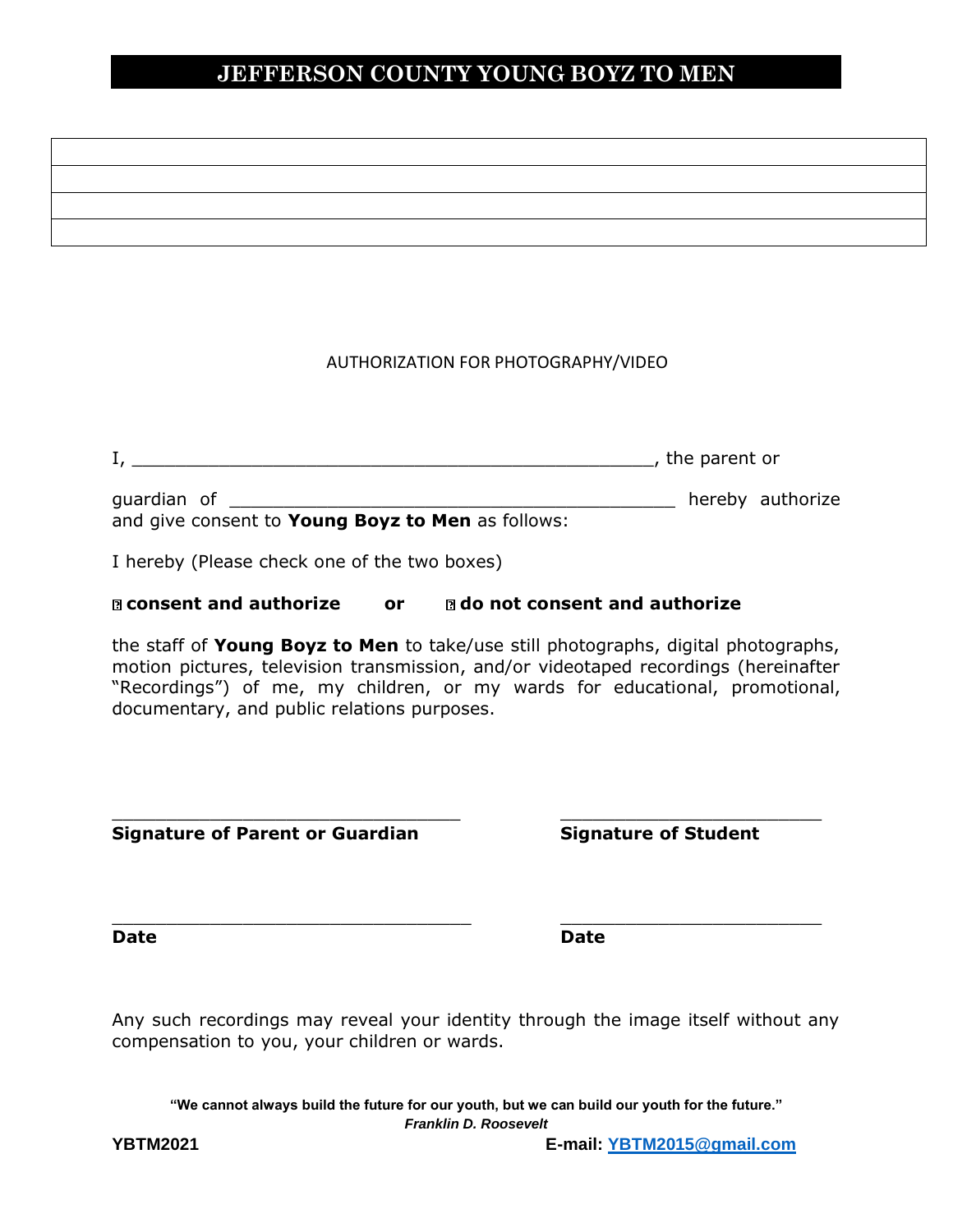Any and all recordings taken of you, your children or wards shall be the sole property of **Young Boyz to Men**.

With regard to the use of any recordings taken of you, your children or wards, you hereby waive any and all present and future claims you may have against **Young Boyz to Men**, their staff, and/or partner organizations.

#### **YBTM Student Participation Agreement**

*Young Boyz to Men* (YBTM) is a *dropout, prevention and intervention mentoring* program built on faith guiding principles and self-accountability practices. Our enriching services are designed to *prepare, engage, and empower,* atrisk students for their journey to college, career and life.

To ensure a successful experience, the following guidelines have been established and compliance with all of the below expectations are required of all student participants.

- o Be respectful of each person's time. Arrive on time and ready to participate upon arrival.
- o Be respectful of one another's opinions, as they do matter. *Everyone has a VOICE in YBTM.*
- o Be respectful of your assigned mentors and their time.
- o The sessions are held monthly. Please come prepared to stay for the duration of the sessions. If you must leave early, please notify the session facilitator in advance.
- o Come with an open mind and a willingness to learn new skills and apply them early.
- o Refrain from texting or using your phones or any other electronic gadgets during the activities.
- o Refrain from being a distraction during the sessions. Do not engage in any unrelated conversations.
- o Come prepared with pens and completed assignments. Be ready to make the most of this great learning opportunity from many community stakeholders.
- o Become engaged and ask questions, as this is the only way you will get answers to your questions.
- o Show up with your best *MANNERS* and *POSITIVE BEHAVIOR* at all times.
- o Understand we are in this together. Our goal is to get you on a successful path in life!
- o **I have read and agreed to the above rules. Please sign and date below. Thank you!**

**"We cannot always build the future for our youth, but we can build our youth for the future."** *Franklin D. Roosevelt* 

\_\_\_\_\_\_\_\_\_\_\_\_\_\_\_\_\_\_\_\_\_\_\_\_\_\_\_\_\_\_\_\_\_\_\_\_\_ \_\_\_\_\_\_\_\_\_\_\_\_\_\_\_\_\_\_\_\_\_\_\_\_